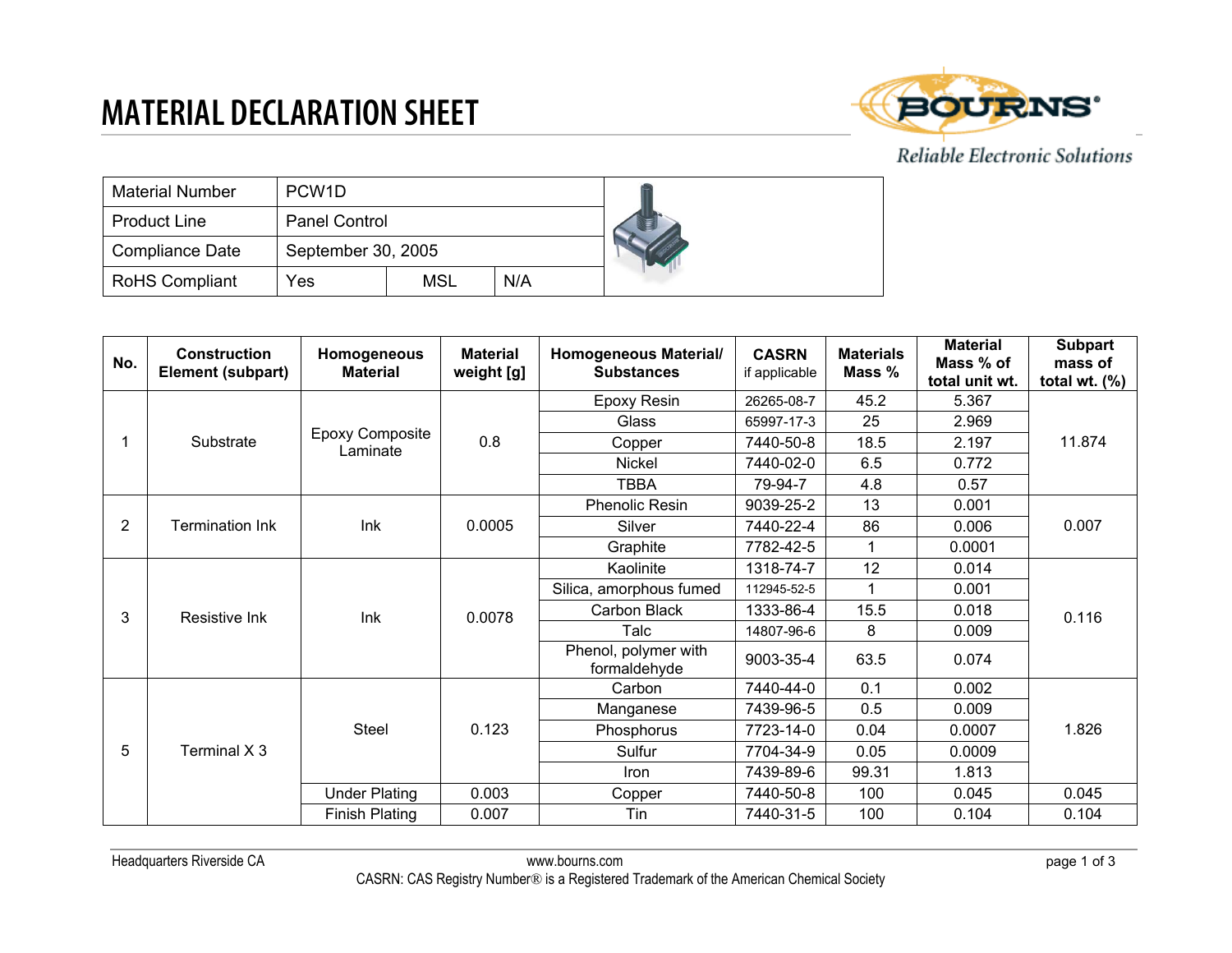# **MATERIAL DECLARATION SHEET**



Reliable Electronic Solutions

|                |                       |                      |        | Glass                                                | 65997-17-3 | 30  | 5.508  |        |
|----------------|-----------------------|----------------------|--------|------------------------------------------------------|------------|-----|--------|--------|
| 6              |                       | <b>PBT</b>           | 1.237  | <b>Antimony Oxide</b>                                | 1309-64-4  | 3   | 0.551  | 18.361 |
|                | Rotor                 |                      |        | <b>Antimony Compounds</b>                            | 7440-36-0  | 3   | 0.551  |        |
|                |                       |                      |        | Tetrahydrofuran                                      | 10-99-9    | 1   | 0.184  |        |
| $\overline{7}$ |                       | <b>Nickel Silver</b> | 0.03   | Poly(butylene terephthalate)                         | 30965-26-5 | 63  | 11.567 | 0.445  |
|                |                       |                      |        | Copper                                               | 7440-50-8  | 65  | 0.289  |        |
|                | <b>Contact Spring</b> |                      |        | <b>Nickel</b>                                        | 7440-02-0  | 18  | 0.08   |        |
|                | <b>Rear Bracket</b>   | <b>Brass</b>         | 2.205  | Silver                                               | 7440-22-4  | 17  | 0.076  | 32.728 |
|                |                       |                      |        | Copper                                               | 7440-50-8  | 70  | 22.909 |        |
| 8              |                       |                      |        | Zinc                                                 | 7440-66-6  | 30  | 9.818  |        |
|                | Housing               | Plating              | 0.003  | Tin                                                  | 7440-31-5  | 100 | 0.045  | 0.045  |
|                |                       |                      |        | Glass                                                | 65997-17-3 | 30  | 10.166 |        |
|                |                       | <b>PBT</b>           | 2.283  | Antimony Oxide                                       | 1309-64-4  | 3   | 1.017  | 33.886 |
| 9              |                       |                      |        | <b>Antimony Compounds</b>                            | 7440-36-0  | 3   | 1.017  |        |
|                |                       |                      |        | Poly(butylene terephthalate)                         | 30965-26-5 | 63  | 21.348 |        |
|                |                       |                      |        | Carbon Black                                         | 1333-86-4  | 1   | 0.339  |        |
| 10             | O-Ring                | Silicon Rubber       | 0.025  | Silicon Rubber                                       |            | 100 | 0.371  | 0.371  |
| 11             | Marking Ink           | Ink                  | 0.003  | Epoxy Resin                                          |            | 100 | 0.045  | 0.045  |
|                |                       |                      |        | <b>Bisphenol A Digylcidyl</b><br><b>Ether Resin</b>  | 25068-38-6 | 50  | 0.011  |        |
| 12             | Epoxy                 | Epoxy                | 0.0015 | <b>Silicon Dioxide</b>                               | 7440-21-3  | 37  | 0.008  | 0.022  |
|                |                       |                      |        | Aluminum Silicate<br>Hydroxide                       | 1332-58-7  | 9   | 0.002  |        |
| 13             | Rotor Lube            | Grease               | 0.0065 | Proprietary Ingredients                              |            | 4   | 0.0009 | 0.097  |
|                |                       |                      |        | Siloxanes and Silicones,<br>Me 3,3,3-trifluoropropyl | 63148-56-1 | 84  | 0.081  |        |
|                |                       |                      |        | Polyurea for lubricants                              |            | 15  | 0.014  |        |
|                |                       |                      |        | Proprietary Ingredients                              |            | 1   | 0.0009 |        |